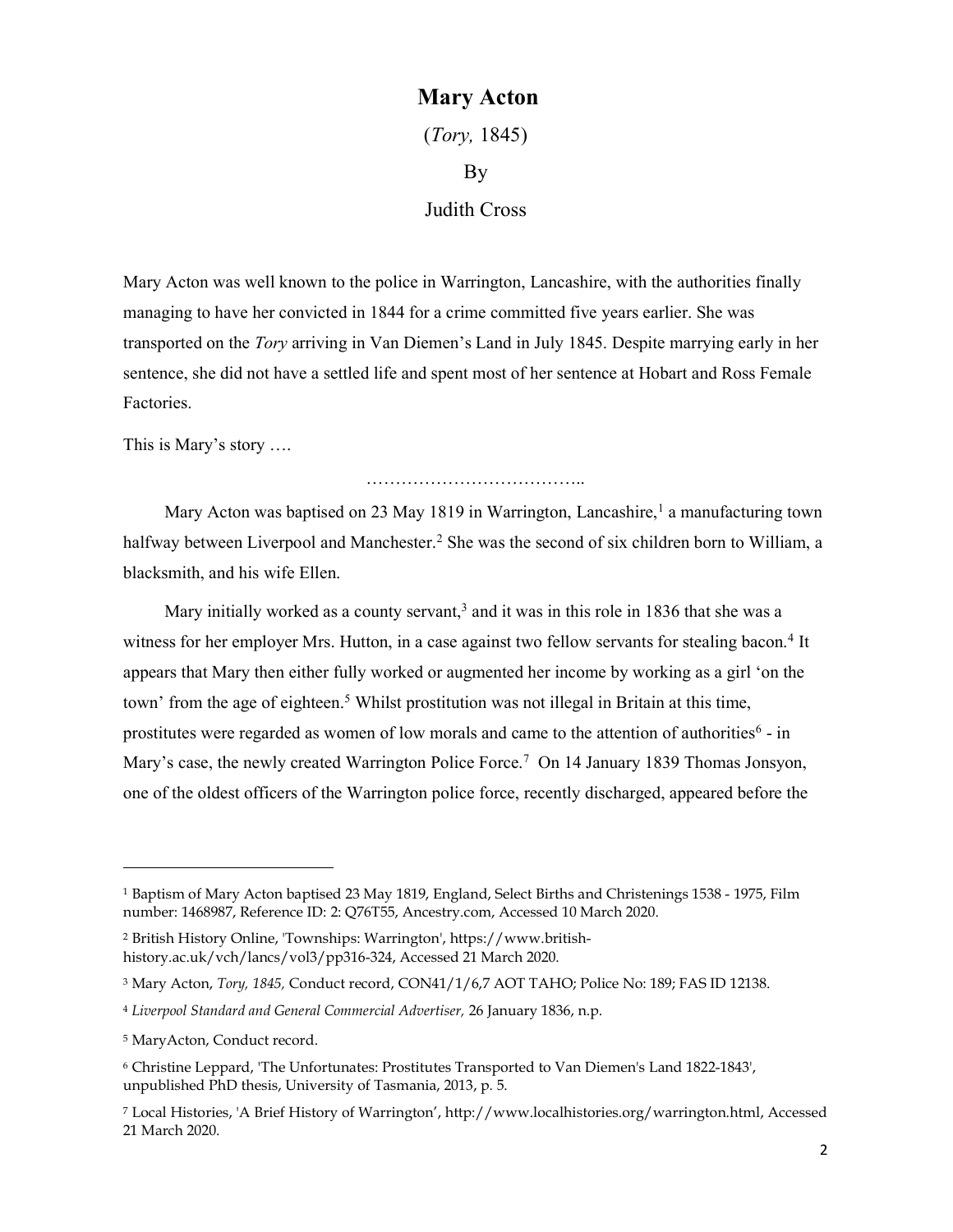magistrates to 'answer the charge of assaulting Mary Acton, a girl on the town.'<sup>8</sup> In her statement Mary reported that she and two other girls were standing in front of a shop when Jonsyon called her a 'nasty faggot, pushed her into the middle of the street, and struck her with a stick a heavy blow on the back.' He then dragged her to the police office. The police officers testified that Jonsyon was drunk, and he was found guilty and fined ten shillings and costs.<sup>9</sup>

Shortly after this, on 13 July 1839 Mary was herself found guilty of larceny at the Kirkdale County Sessions in Liverpool and received a sentence of one month's imprisonment.<sup>10</sup>

Over the next few years Mary become increasingly well known to the Warrington police. On 25 April 1839,<sup>11</sup> 16 July 1840,<sup>12</sup> and 22 April 1841,<sup>13</sup> Mary was time and again accused of larceny and appeared at the Kirkdale Courthouse, only to be found not guilty on each occasion. Her coaccused in 1839, Margaret Ellam (aged 18), was however found guilty and sentenced to three months in prison.<sup>14</sup>

Although acquitted at her trial in April, when the 1841 census occurred on 6 June Mary was in the Warrington Bridewell with 25 other men, women, and children.<sup>15</sup> In August 1842 she was again before the court charged with being riotous and disorderly.<sup>16</sup> On this occasion Mary and several friends surrounded two men on their way home at 11 pm. The men were knocked down and abused until the arrival of the police. Mary and her friends were described as 'notorious bad characters' and after cautioning them the magistrates 'told them that they were determined to rid the town of such pests to society as they were.' The women were variously sentenced to one to three months imprisonment.<sup>17</sup>

 $\overline{a}$ 

<sup>8</sup> Manchester and Lancashire General Advertiser, 19 January 1839, n.p.

<sup>9</sup> Manchester and Lancashire General Advertiser.

<sup>10</sup> Registry entry for Mary Acton, 'England & Wales Criminal Registers, 1791 - 1892, Class: HO 27; Piece: 58; page 110, Ancestry.com, Accessed 11 March 2020.

<sup>&</sup>lt;sup>11</sup> Registry entry for Mary Acton, Piece: 58; Page 110.

<sup>12</sup> Registry entry for Mary Acton, Piece: 61; Page: 157.

<sup>13</sup> Registry entry for Mary Acton, Piece: 64; Page: 114.

<sup>14</sup> Registry entry for Margaret Ellam, 'England & Wales Criminal Registers, 1791 - 1892, Class: HO 27; Piece: 58; Page 110, Ancestry.com, Accessed 11 March 2020.

<sup>15</sup> Census record for Mary Acton, aged 20, Bridewell Institution, Warrington, Lancashire, 1841 England Census, Class: HO107; Piece: 521; Book: 15; Civil Parish: Warrington; County: Lancashire; Enumeration District: Bridewell; Folio: 65; Page: 19; Line: 16; GSU roll: 306907, Ancestry.com, Accessed 11 March 2020.

<sup>&</sup>lt;sup>16</sup> Riotous Conduct', Manchester Courier and Lancashire General Advertiser, 27 August 1842, n.p.

<sup>17</sup> Riotous Conduct'.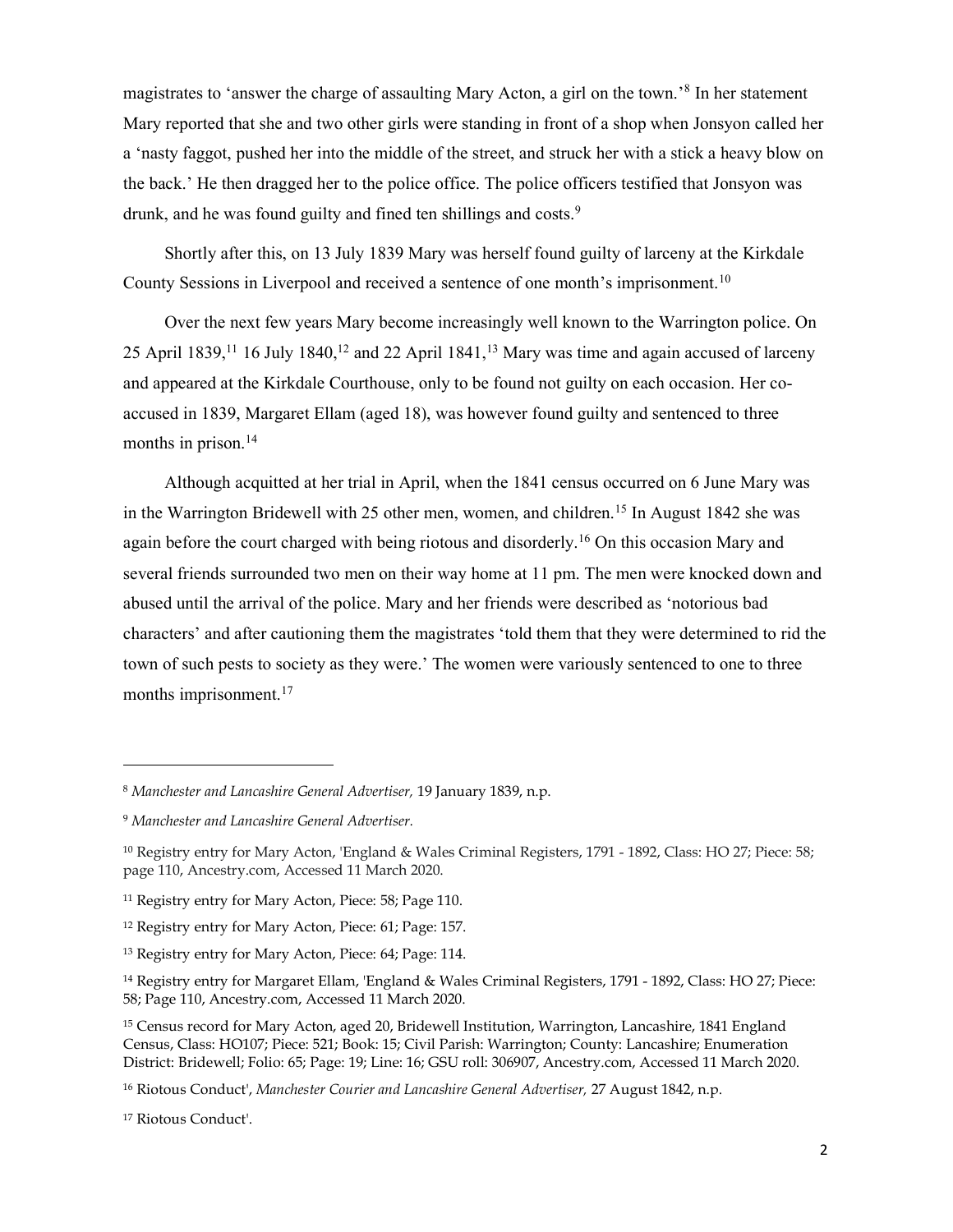At Mary's next trial on 24 April 1844, Peter and Hannah Hamblett of Salford and John Hunt of Manchester<sup>18</sup> were witnesses against Mary for stealing a watch 'five years before.'<sup>19</sup> The newspaper report indicated that on 7 December 1839 Mary, together with two others, reportedly stole a watch 'robbing an old man named Joseph Saunders (since dead).<sup>' 20</sup> Mary was found guilty and sentenced to 10 years transportation.<sup>21</sup> Mary's luck had run out: of 91 people appearing that day, Mary was one of only four who were sentenced to transportation.<sup>22</sup> Her co-accused, John Pugh (26 years) claimed he received the stolen watch from Acton, and was sentenced to twelve months imprisonment.<sup>23</sup>

Mary's notorious reputation in Warrington did not end with her conviction. In 1844 George Heyes and Samuel Smith petitioned against their conviction for larceny in December 1843 which they claimed was based on the testimony of a sole witness: Mary Acton.<sup>24</sup> They stated that Mary Acton is a 'notoriously bad character … being well known … as a person of the most depraved habits ....' They cited a report from the Governor of Kirkdale Gaol regarding the bad character of Mary Acton, claimed that she committed perjury in their trial and that she had been a witness for 17 different parties and probably committed perjury each time. They concluded that 'a just God' recently had his retribution on Mary, giving 'her up to justice' with a sentence of ten years transportation.

On 22 March 1845 Mary departed Woolwich on the *Tory*, as one of 170 female prisoners and 24 children on board.<sup>25</sup> The surgeon reported that during the voyage Mary was sick for three days with a headache,  $^{26}$  and that her conduct was 'bad.'<sup>27</sup> After her arrival on the 4<sup>th</sup> July 1845 Mary probably served six months' probation 'on board the prison ship *Anson*.<sup>'28</sup> Her initial service as a

l

<sup>&</sup>lt;sup>18</sup> Certificate of expenses of Peter Hamblett of Salford, and Hannah Hamblett and John Hunt, both of Manchester, for attendance as witnesses, Lancashire County Quarter Session, Petitions. Kirkdale: Easter 1844, Lancashire Archives, 1844, QSP3220/72.

<sup>19</sup> Mary Acton, Conduct record.

<sup>&</sup>lt;sup>20</sup> News of Neighbouring Towns,' Manchester Courier and Lancashire General Advertiser, 2 March 1844, n.p.

<sup>21</sup> Mary Acton, Conduct record.

<sup>22</sup> 'Kirkdale Sessions', Liverpool Mercury, 3 May 1844, n.p.

<sup>23</sup> News of Neighbouring Towns.'

<sup>24</sup> HO18, Home Office: criminal petitions, part 2, piece number 140.

<sup>&</sup>lt;sup>25</sup> Journal of the *Tory*, 1845, Surgeon J Sloan The National Archives, Kew, Surrey, England, ADM 101/7/9, 'UK, Royal Navy Medical Journals, 1817 - 1857, Ancestry Library, Accessed 13 March 2020.

<sup>26</sup> Journal of the Tory.

<sup>27</sup> Mary Acton, Conduct record.

<sup>&</sup>lt;sup>28</sup> Female Convicts Research Centre, Convict Lives, Women at Cascades Female Factory, 2nd edn., Hobart, Convict Women's Press, 2012, p.93. Mobi eBook.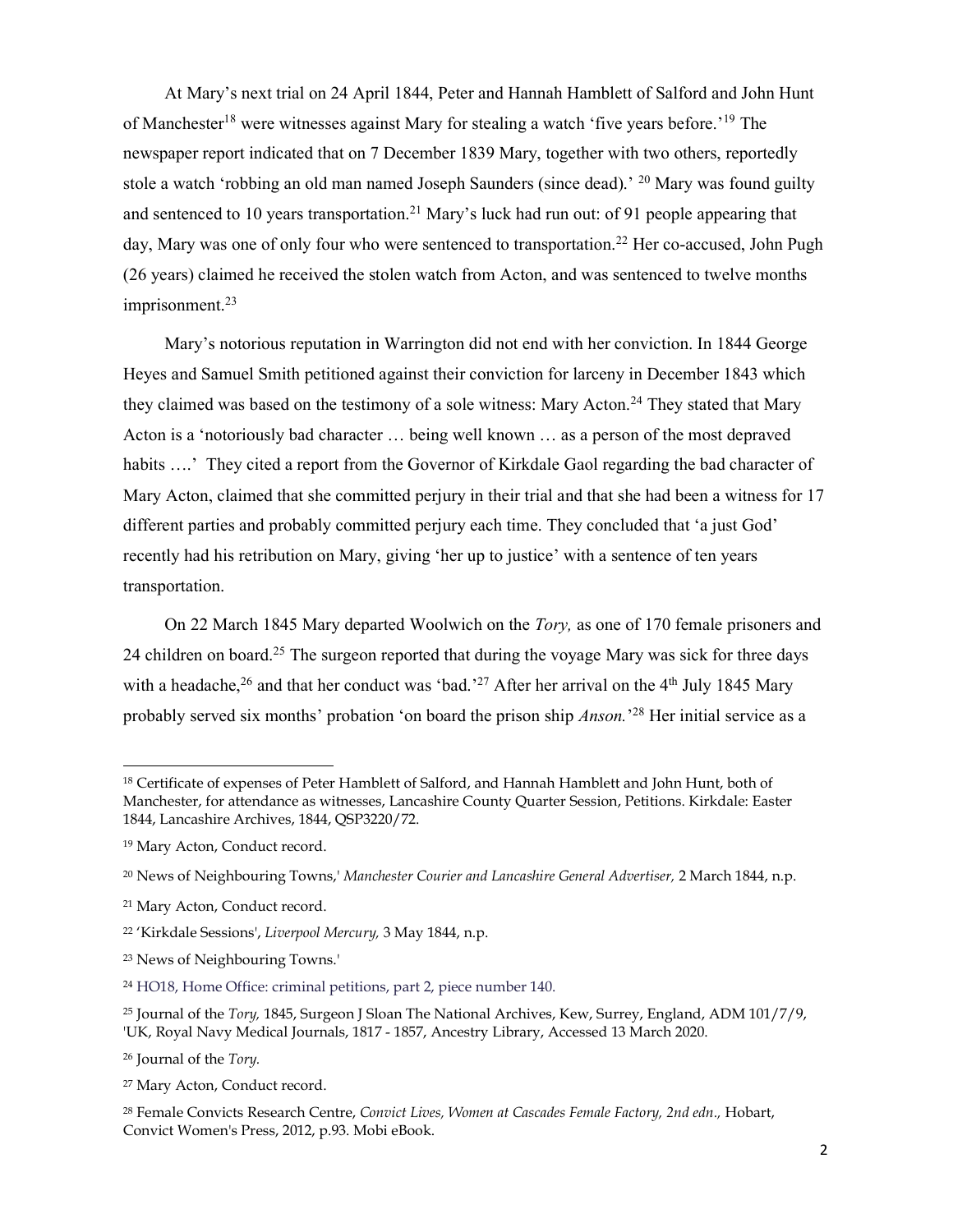probation passholder was with Harris, however she 'left her quarters late at night' and was given three months hard labour at the Cascades Female Factory in March 1846.<sup>29</sup>

On 28 December 1846, Mary married Henry Watts (27 years) at Bethesda Church of England. Watts was a free man and a tailor.<sup>30</sup> At some point Henry died, possibly before August 1848, when Mary began a sequence of colonial offences. On the first occasion Mary was punished with five months hard labour for being 'absent from her authorised place of residence' after being apprehended with two others in a public house.<sup>31</sup> By 9 March 1849 Mary was once again in service with Lovett and was absent without leave, resulting in two months hard labour in the Hobart Factory.<sup>32</sup> On two further occasions in 1849 Mary was placed into service and punished with hard labour at the Hobart Factory for disobeying the rules. By November 1849 Mary's record indicated that she was 'not to be allowed to enter service in Hobart Town'.<sup>33</sup> After offending once again in August 1850 she was transferred to the Ross Female Factory to serve a new sentence of six months hard labour.<sup>34</sup>

However, Ross Factory failed to settle Mary: October 1850 she neglected her work and in November used obscene language and was sentenced to ten days in the cells. On the same day, she disobeyed orders and received a further fourteen days of hard labour to be served 'at the expiration of existing sentence.'<sup>35</sup> Mary was also found with a quantity of soap and money and received a further three months of hard labour.<sup>36</sup> By August 1852 she was again in service with 'Jacksons', although she was returned to Ross for disobeying orders and served a further three months of hard labour. For the remainder of 1852 and 1853 Mary's records indicate that she was placed with four different people in the Launceston area.

On 22 April 1853 Mary, a widow, married Charles Smith,<sup>37</sup> alias Joseph Peachey (*Mayda*),<sup>38</sup> who in 1845 had been transported for fifteen years for violent robbery.<sup>39</sup> Charles was a labourer and

 $\overline{a}$ 

<sup>29</sup> MaryActon, Conduct record.

<sup>30</sup> Mary Acton, Tory, 1845, Marriage, RGD35/1/5 no 82, AOT TAHO.

<sup>31</sup> MaryActon, Conduct record.

<sup>32</sup> MaryActon, Conduct record.

<sup>33</sup> Mary Acton, Conduct record

<sup>34</sup> Mary Acton, Conduct record

<sup>35</sup> Mary Acton, Conduct Record

<sup>36</sup> Mary Acton, Conduct record

<sup>37</sup> Marriage of Mary Ackton (sic) and Charles Smith, married 22 Apr 1853, 'Australia, Marriage Index 1788 - 1950', Ancestry.com, Accessed 13 March 2020.

<sup>38</sup> Charles Smith, alias Joseph Peachey, Mayda, Conduct record, CON33-1-79 AOT TAHO.

<sup>39</sup> Charles Smith, Conduct record.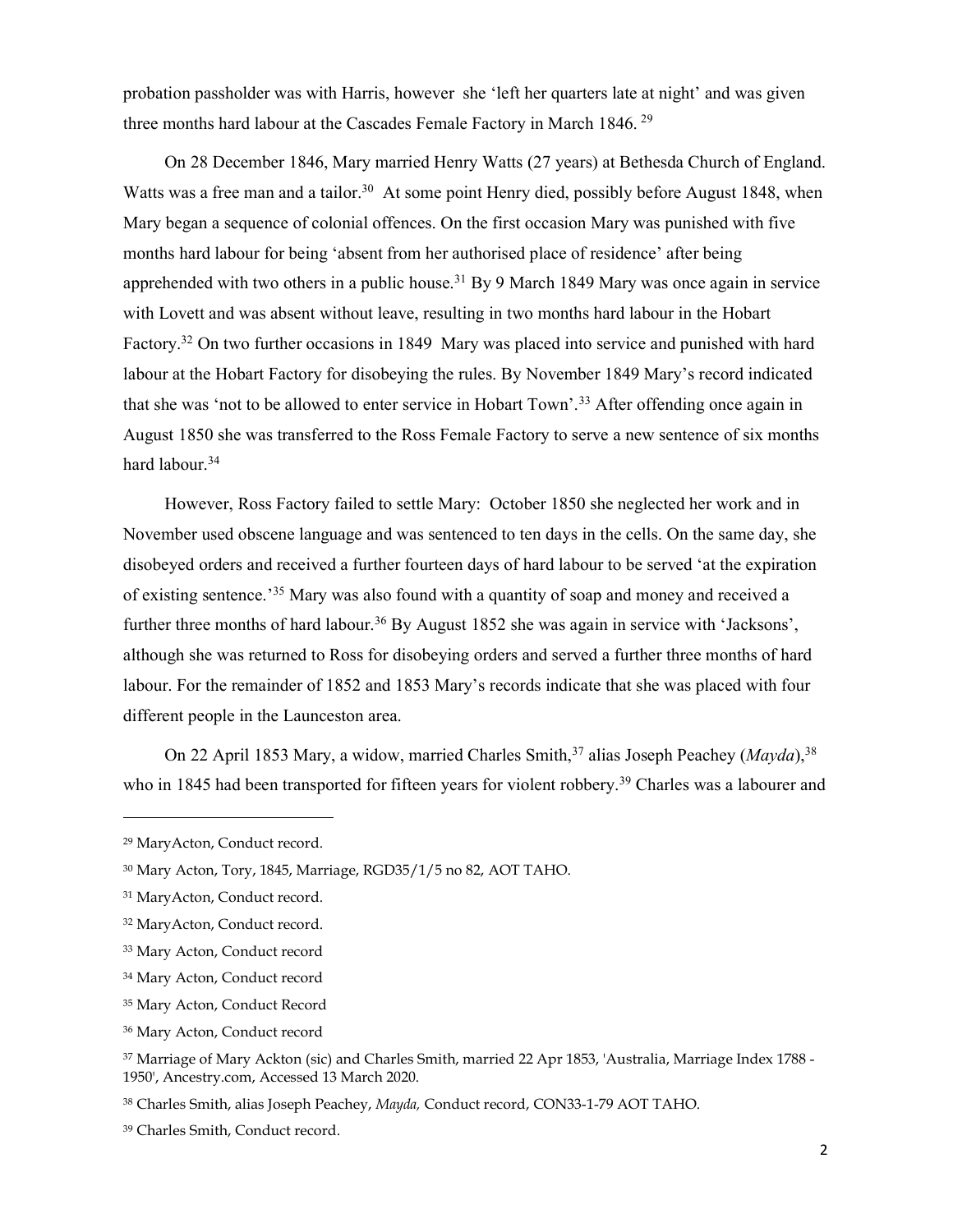arrived in Norfolk Island on 8 January 1846<sup>40</sup> before being transferred to Hobart on 19 May 1847.<sup>41</sup> He had obtained his ticket of leave on 25 January  $1853$ ,<sup>42</sup> shortly before his marriage to Mary.

Life appears to have settled for Charles and Mary and she finally gained her ticket of leave on 11 October 1853,<sup>43</sup> and completed her ten year sentence and was certified free on 24 April 1854.<sup>44</sup> On 19 December 1854 Charles was granted a conditional pardon.<sup>45</sup> A possible reference to Mary after her freedom was a notice in the Launceston newspaper indicating Mary Acton needed to pay the money that she owed to redeem her 'articles from pledge.<sup>'46</sup> However, given this notice is in her maiden name it may be referring to a different person, as is almost certainly the case with the death registration for Mary Acton on 8 August 1868 which is likely to be for Mary Acton, nee Bird.<sup>47</sup> In 1854 Mary and Charles were only 35 years old and may have lived for many more years but no other information could be found after this date.

l

<sup>40</sup> Charles Smith, alias Joseph Peachey, Conduct record.

<sup>41</sup> Charles Smith, alias Joseph Peachey, Mayda, Indent record, Tasmanian Archive and Heritage Office, CON 17-1-2

<sup>42</sup> Charles Smith, alias Joseph Peachey, Conduct record.

<sup>43</sup> Mary Acton, Conduct record

<sup>44</sup> Mary Acton, Conduct record.

<sup>45</sup> Charles Smith, Conduct record.

<sup>46</sup> Notice to Mary Acton, Cornwall Chronicle, 30 September 1857, n.p.

<sup>47</sup> Death Register entry for Mary Acton, died 8 Aug 1868, Tasmanian Archive and Heritage Office, RGD35/1/37 no. 569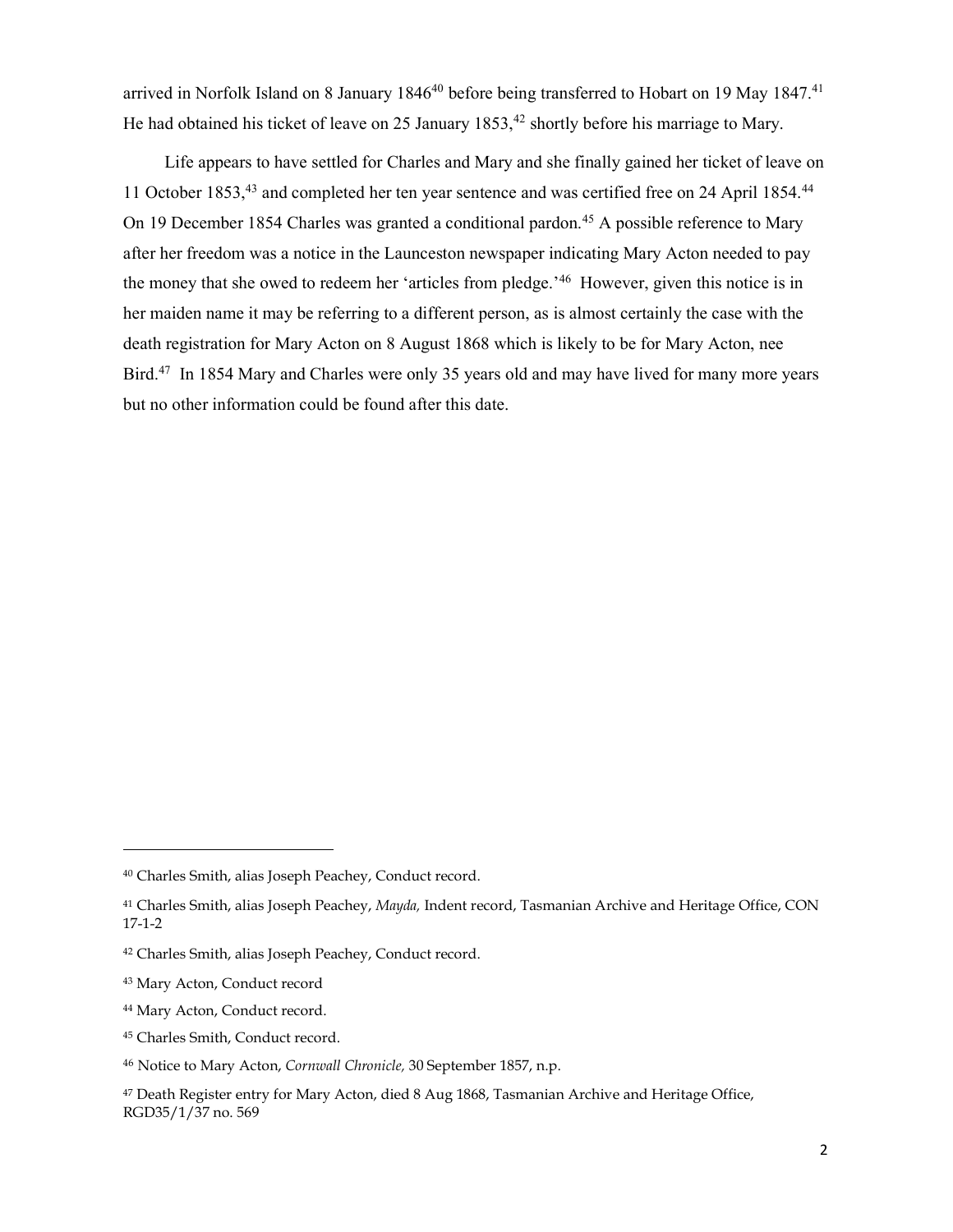## BIBLIOGRAPHY

Australia, Marriage Index 1788 - 1950, Ancestry.com, Accessed 13 March 2020.

- Brand, Ian, The Convict Probation System: Van Diemen's Land 1839-1854, Hobart, Blubberhead Press, 1990.
- British History Online, 'Townships: Warrington', https://www.britishhistory.ac.uk/vch/lancs/vol3/pp316-324, Accessed 21 March 2020.
- Conduct Registers of Female Convicts Arriving in the Period of the Probation System, Archives Office of Tasmania, Tasmanian Archive and Heritage Office.
- Conduct Registers of Male Convicts arriving in the Period of the Probation System. Archives Office of Tasmania, Tasmanian Archive and Heritage Office.

## Cornwall Chronicle

- England & Wales Criminal Registers, 1791 1892, Ancestry.com, Accessed 11 March 2020.
- England, Select Births and Christenings 1538 1975, Film number: 1468987, Reference ID: 2: Q76T55, Ancestry.com, Accessed 10 March 2020.
- Female Convicts Research Centre, Convict Lives, Women at Cascades Female Factory, 2nd edn., Hobart, Convict Women's Press, 2012, Mobi eBook.
- Frost, Lucy, Convict Lives, Women at the Ross Female Factory', Hobart, Convict Women's Press, 2011, Mobi eBook.
- Historic Liverpool, 'Kirkdale', http://historic-liverpool.co.uk/kirkdale, Accessed 21 March 2020.
- HO18, Home Office: criminal petitions, part 2.
- Journal of the Tory, 1845, Surgeon J Sloan The National Archives, Kew, Surrey, England, ADM 101/7/9, 'UK, Royal Navy Medical Journals, 1817 - 1857, Ancestry Library, Accessed 13 March 2020.
- King, Peter, 'Decision-Makers and Decision-Making in the English Criminal Law, 1750 1800. The Historical Journal, 27, p.43 - 44.
- Lancashire County Quarter Session. Petitions. Kirkdale: Easter 1844, Lancashire Archives, 1844, QSP3220/72